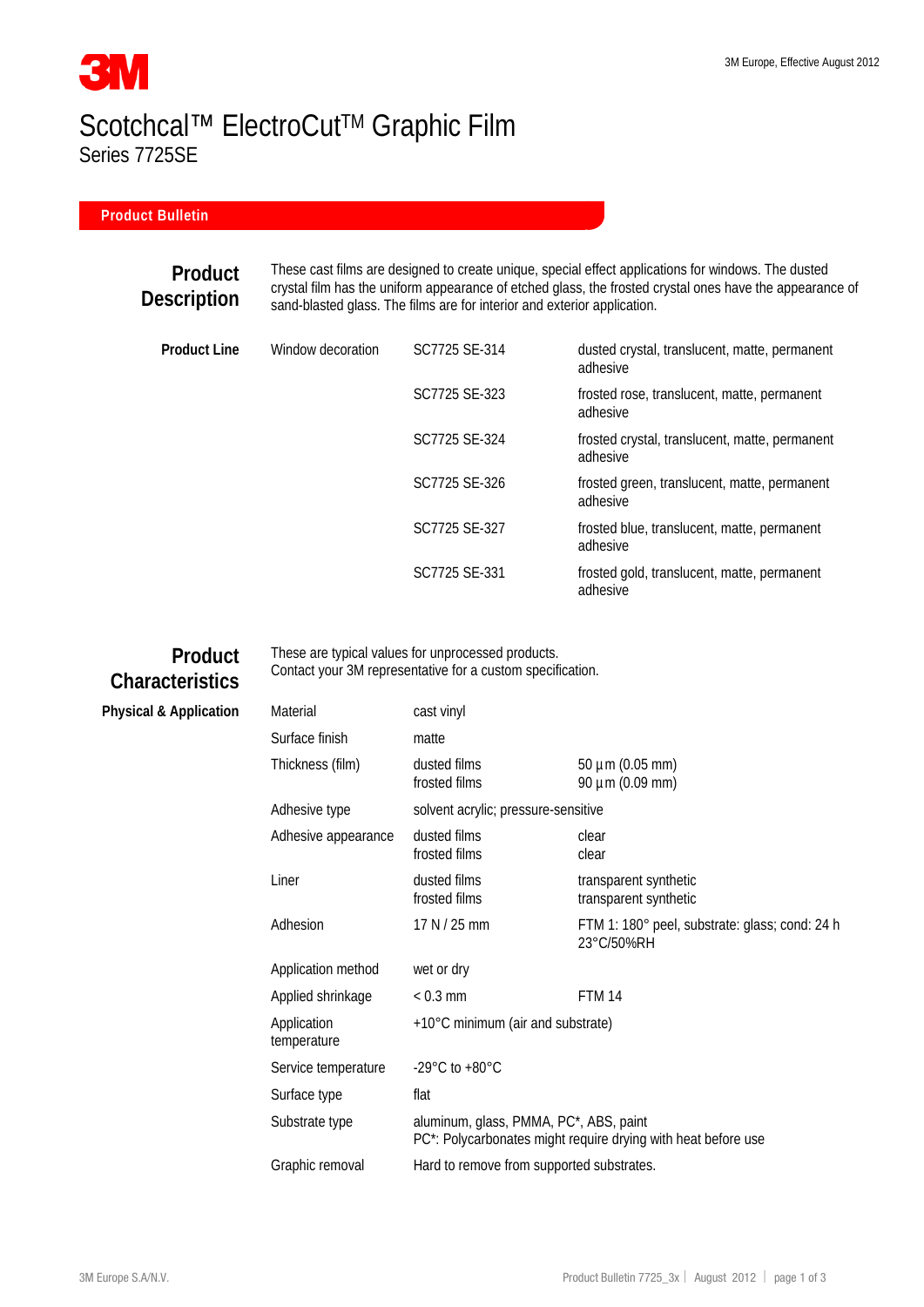| Warranty                                 | This warranty does not apply to film problems caused by defective application.                                                                                                                                                                                                                                                                                                                                                                                                                                                                      |                                                                                |                                                                                                                                                                         |                                                                                                         |  |  |
|------------------------------------------|-----------------------------------------------------------------------------------------------------------------------------------------------------------------------------------------------------------------------------------------------------------------------------------------------------------------------------------------------------------------------------------------------------------------------------------------------------------------------------------------------------------------------------------------------------|--------------------------------------------------------------------------------|-------------------------------------------------------------------------------------------------------------------------------------------------------------------------|---------------------------------------------------------------------------------------------------------|--|--|
|                                          | Film applied to the indoor side of exterior wall glass (vertical surface)<br>Indoor application                                                                                                                                                                                                                                                                                                                                                                                                                                                     |                                                                                |                                                                                                                                                                         |                                                                                                         |  |  |
|                                          | dusted films<br>frosted film                                                                                                                                                                                                                                                                                                                                                                                                                                                                                                                        | Northern Europe<br>7 years<br>7 years                                          | Mediterranean area<br>5 years<br>5 years                                                                                                                                | Africa & Gulf area<br>3 years<br>3 years                                                                |  |  |
|                                          | Indoor application                                                                                                                                                                                                                                                                                                                                                                                                                                                                                                                                  |                                                                                |                                                                                                                                                                         | Film applied to the indoor interior decoration (no direct UV light, vertical surface)                   |  |  |
|                                          | dusted films<br>frosted film                                                                                                                                                                                                                                                                                                                                                                                                                                                                                                                        | Northern Europe<br>15 years<br>15 years                                        | Mediterranean area<br>15 years<br>15 years                                                                                                                              | Africa & Gulf area<br>15 years<br>15 years                                                              |  |  |
|                                          | Outdoor application                                                                                                                                                                                                                                                                                                                                                                                                                                                                                                                                 |                                                                                | Film applied to the outdoor side of exterior wall glass (vertical surface)                                                                                              |                                                                                                         |  |  |
|                                          | dusted films<br>frosted film                                                                                                                                                                                                                                                                                                                                                                                                                                                                                                                        | Northern Europe<br>4 years<br>4 years                                          | Mediterranean area<br>3 years<br>3 years                                                                                                                                | Africa & Gulf area<br>2 years<br>2 years                                                                |  |  |
| Durability                               | Unprocessed film                                                                                                                                                                                                                                                                                                                                                                                                                                                                                                                                    | The durability data are given for unprocessed film and vertical surfaces only! |                                                                                                                                                                         |                                                                                                         |  |  |
|                                          | Indoor application<br>dusted films<br>frosted film                                                                                                                                                                                                                                                                                                                                                                                                                                                                                                  | Northern Europe<br>15 years<br>15 years                                        | Mediterranean area<br>15 years<br>15 years                                                                                                                              | Africa & Gulf area<br>15 years<br>15 years                                                              |  |  |
|                                          | Outdoor application<br>dusted films<br>frosted film                                                                                                                                                                                                                                                                                                                                                                                                                                                                                                 | Northern Europe<br>7 years<br>7 years                                          | Mediterranean area<br>5 years<br>5 years                                                                                                                                | Africa & Gulf area<br>3 years<br>3 years                                                                |  |  |
| Storage                                  | Shelf life<br>2 years from the date on the original box<br>up to 2 years unprocessed, or<br>processed within 1 year and apply within 1 year of processing                                                                                                                                                                                                                                                                                                                                                                                           |                                                                                |                                                                                                                                                                         |                                                                                                         |  |  |
|                                          | +4°C to +40°C, out of sunlight, original container in clean and dry area.<br>Storage conditions                                                                                                                                                                                                                                                                                                                                                                                                                                                     |                                                                                |                                                                                                                                                                         |                                                                                                         |  |  |
| Piezo Ink Jet                            | All variants of films series 7725 SE are piezo inkjet printable. The graphics manufacturer must test, approve<br>and accept all responsibility for satisfactory use.                                                                                                                                                                                                                                                                                                                                                                                |                                                                                |                                                                                                                                                                         |                                                                                                         |  |  |
| Flammability                             | Flammability standards are different from country to country. Please ask your local 3M contact for details.<br>SC7725 SE-314 and SC7725 SE-324 proved on ESG glass meet the required levels according to the DIN<br>5510 part 2 test judgment. Both films meet the best classes according to the DIN test 54837 which is S4 for<br>the fire touching, SR2 for the smoke evaporation under fire and the ST2 class for the building of falling<br>drops from the burning material. Achieved level: S4 / SR2 / ST2                                     |                                                                                |                                                                                                                                                                         |                                                                                                         |  |  |
| <b>Limitations of End</b><br><b>Uses</b> | needs to recommend other products.                                                                                                                                                                                                                                                                                                                                                                                                                                                                                                                  |                                                                                |                                                                                                                                                                         | 3M specifically does not recommend or warrant the following uses, but please contact us to discuss your |  |  |
| Graphics applied to                      | flexible substrates incl. Panaflex <sup>™</sup> and Panagraphics™.<br>low surface energy substrates or substrates with low surface energy coating.<br>other than flat or simply curved surfaces.<br>Note: When used on more difficult surfaces stress relief cuts are recommended.<br>painted or unpainted wallboards, gypsum boards and wallpapers.<br>stainless steel.<br>in between two sheets of glass.<br>substrates with tendency of outgasing.<br>surfaces that are not clean and smooth.<br>surfaces with poor paint to substrate adhesion. |                                                                                |                                                                                                                                                                         |                                                                                                         |  |  |
| Graphic removal from                     | signs or existing graphics that must remain intact.<br>н.                                                                                                                                                                                                                                                                                                                                                                                                                                                                                           |                                                                                |                                                                                                                                                                         |                                                                                                         |  |  |
| Graphics subjected to                    | gasoline vapors or spills.<br>$\sim$                                                                                                                                                                                                                                                                                                                                                                                                                                                                                                                |                                                                                |                                                                                                                                                                         |                                                                                                         |  |  |
| <b>Important Notice</b>                  | specifications!                                                                                                                                                                                                                                                                                                                                                                                                                                                                                                                                     |                                                                                | 3M Architectural Market Department products are not tested against automotive manufacturer<br>non vertical applications will have a significant decrease in durability! |                                                                                                         |  |  |